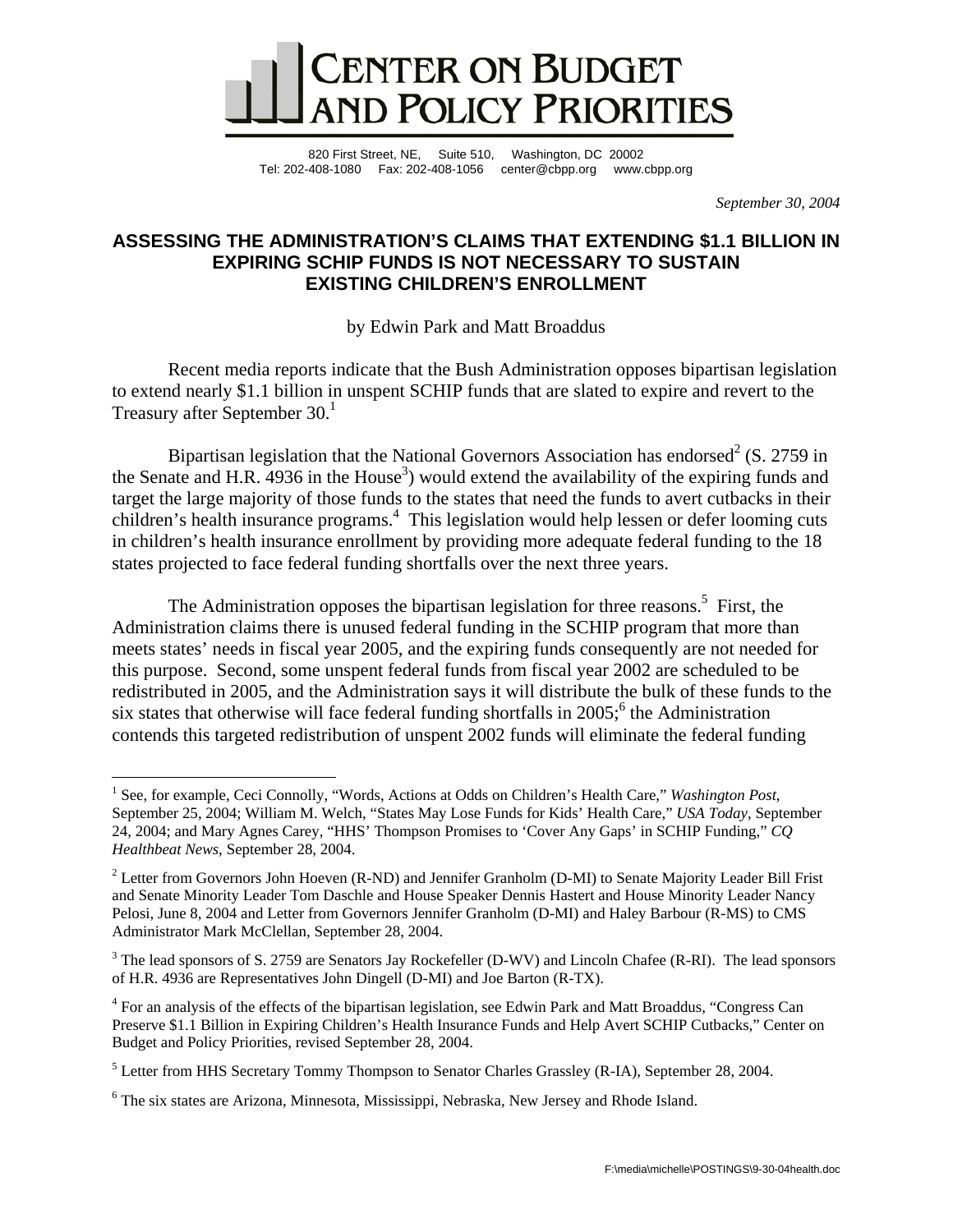shortfalls in these states and be a better approach than the bipartisan legislation. Finally, the Administration argues that while the expiring funds should be extended, these funds should instead be used for outreach activities to find and enroll more of the eligible but uninsured children.

A careful examination of the Administration's arguments finds them to be seriously flawed.

### **Assessing the Administration's SCHIP Claims**

 $\overline{a}$ 

## **The unused federal SCHIP funds that the Administration points to are** *not available* **to the states that face federal funding shortfalls.**

In the aggregate, states are projected to have \$10.7 billion in federal SCHIP funds available to them in fiscal year 2005. This exceeds the \$5.2 billion in federal SCHIP funds projected to be spent in 2005.<sup>7</sup> The Administration cites these figures in arguing that states do not need the \$1.1 billion in expiring funds because a large surplus of federal SCHIP funds already exists. This argument makes a good sound-bite but is at odds with the federal rules that govern SCHIP funding.

Each state receives an annual allotment of federal SCHIP funding each year. That allotment is available to that state for three years. In any given year, a state may have some funding available from each of its three most recent annual SCHIP allotments. A state also may have some additional federal SCHIP funds that have been provided to it through the SCHIP redistribution process; funds that a state has not spent in three years are reallocated to other states. A state may thus have some funding available in 2005 from the annual allotments it received for fiscal years 2003, 2004 and 2005, as well as some unspent fiscal year 2002 funds that were redistributed to it. The total amount of these federal funds may (or may not) exceed the amount of federal SCHIP funds that a state needs to maintain its SCHIP program in fiscal year 2005.

Any funds such a state may have in 2005 that are in excess of what the state actually will use in 2005, however, are not available to the states that will face SCHIP funding shortfalls in 2005. The critical issue thus is *not* whether the total amount of SCHIP funding available nationwide in 2005 exceeds the total amount that can be used nationally in 2005, but whether there is adequate federal funding *in individual states* for them to sustain their SCHIP programs.

Under current law, 18 states are projected to have insufficient federal funding by 2007. Unless the Administration proposes legislation to alter the current federal SCHIP financing system — by taking away federal funds to which a number of states are entitled under the current rules and shifting these funds to other states to ensure no state faces a federal funding shortfall through 2007 — the total amount of aggregate funding available to the SCHIP program as a whole is somewhat beside the point.

 $7$  Center on Budget and Policy Priorities' SCHIP financing model, updated to reflect state expenditure projections reported by states to the Centers for Medicare and Medicaid Services (CMS) in May 2004.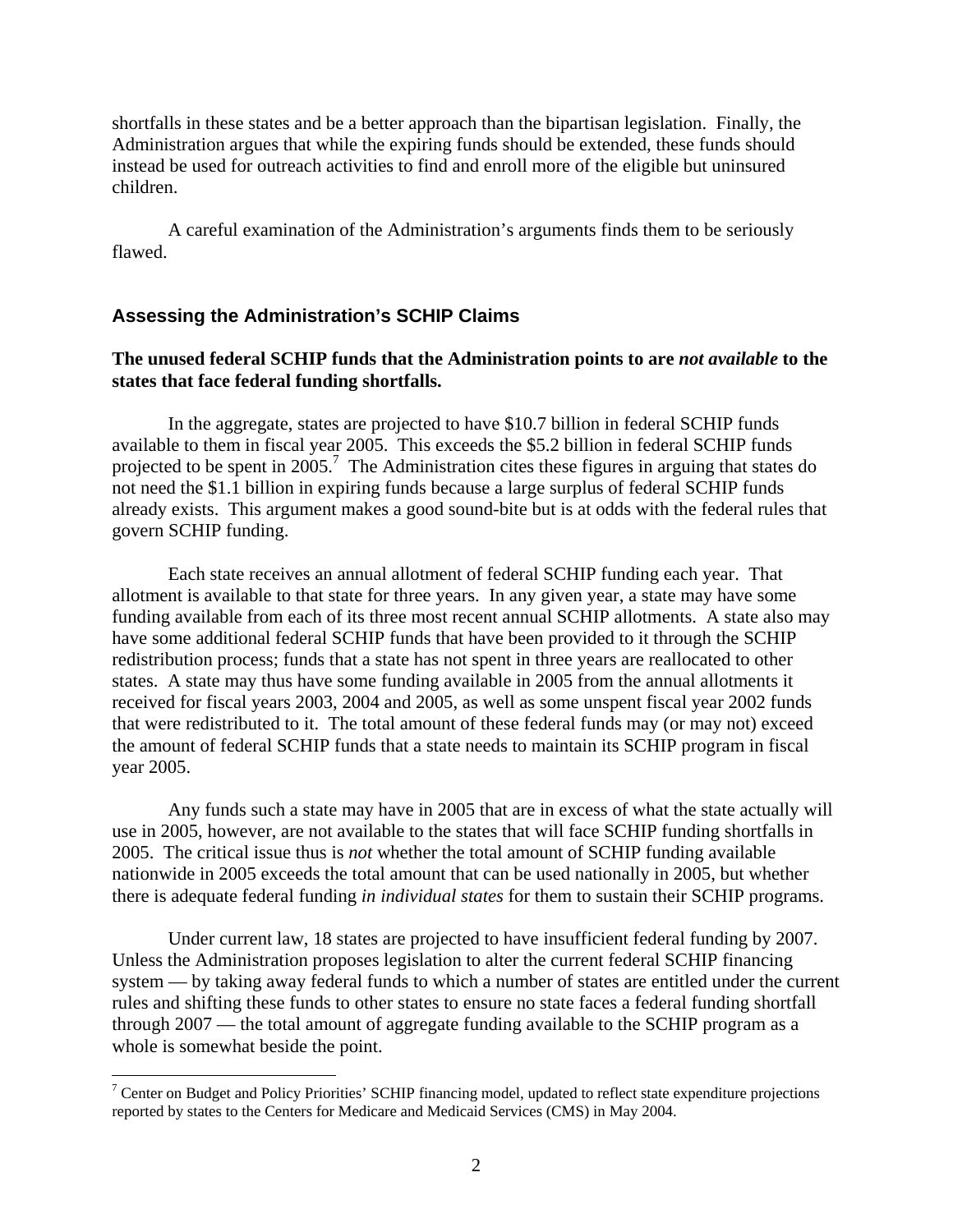The bipartisan legislation mentioned above would leave the existing SCHIP financing system essentially unchanged but would extend the \$1.1 billion in expiring SCHIP funds and target a large majority of those funds to the states that most need them. A more comprehensive restructuring of the SCHIP financing system could then be considered when SCHIP is reauthorized, which is currently scheduled for 2007.

## **The Administration's approach would likely** *increase* **the magnitude of the federal funding shortfalls that some states face in 2006 and 2007.**

Under current law, unspent funds from fiscal year 2002 are scheduled to be redistributed during 2005 to states that have fully spent their 2002 funds. Because federal law is silent on exactly how the 2002 funds are to be redistributed, the Administration believes it can use its discretion to target a large share of the estimated \$623 million in unspent fiscal year 2002 funds to the six states that are projected to face federal funding shortfalls in 2005.<sup>8</sup> The Administration claims there are more than enough unspent 2002 funds to fill the federal funding gaps in these six states. The Administration therefore argues that under its approach of targeting a large share of the unspent 2002 funds to these six states, no state would have insufficient federal funding in 2005.

The Administration's approach raises several concerns. The total amount of additional federal funding required by the six states to meet all of their needs in 2005, prior to any redistribution of unspent 2002 funds, could be as high as \$623 million.<sup>9</sup> To redistribute unspent 2002 funds as it proposes, the Administration would thus have to redistribute as much as 100 percent of the unspent 2002 funds to the six states facing shortfalls in  $2005$ .<sup>10</sup> Some 30 states, however, are expected to qualify for a share of the redistributed 2002 funds in 2005. Under the Administration's approach, the other 24 states would get significantly less in unspent 2002 funds (and possibly no such funds at all) than they would receive under a redistribution formula consistent with the approach used in prior years. This would constitute a major departure from how previous redistributions of unspent SCHIP funds were conducted; under the previous distributions, the unspent funds were redistributed proportionally among the qualifying states,

 $\overline{a}$ 

<sup>&</sup>lt;sup>8</sup> Center on Budget and Policy Priorities' SCHIP financing model updated to reflect state expenditure projections reported by states to the Centers for Medicare and Medicaid Services (CMS) in May 2004. The Administration estimates the total amount of unspent 2002 funds available for redistribution at \$660 million.

<sup>&</sup>lt;sup>9</sup> Center on Budget and Policy Priorities' SCHIP financing model updated to reflect state expenditure projections reported by states to the Centers for Medicare and Medicaid Services (CMS) in May 2004. The Administration estimates the total shortfalls among the six states in 2005 at only \$275 million. The substantial difference between the Administration's estimates and those produced by the Center's state-specific SCHIP financing model are the result of differing state spending estimates for 2005. The Administration uses fiscal year 2005 spending estimates as estimated by states in May 2004. The Center's model uses fiscal year 2004 spending trended forward by historical spending from 2001-2004 to estimate spending in 2005, principally because state-reported estimates for the coming year have tended not to be accurate indicators of actual state spending.

 $10$  Using the Administration's estimate that these six states will face a combined shortfall of \$275 million in 2005 (see footnote 9), filling the shortfalls in these states would account for 44 percent of the total unspent 2002 funds available for redistribution in 2005. That would reduce the amounts redistributed to the other 24 states by 26 percent, as compared to the amounts that would be made available through a redistribution consistent with the approach used in prior years.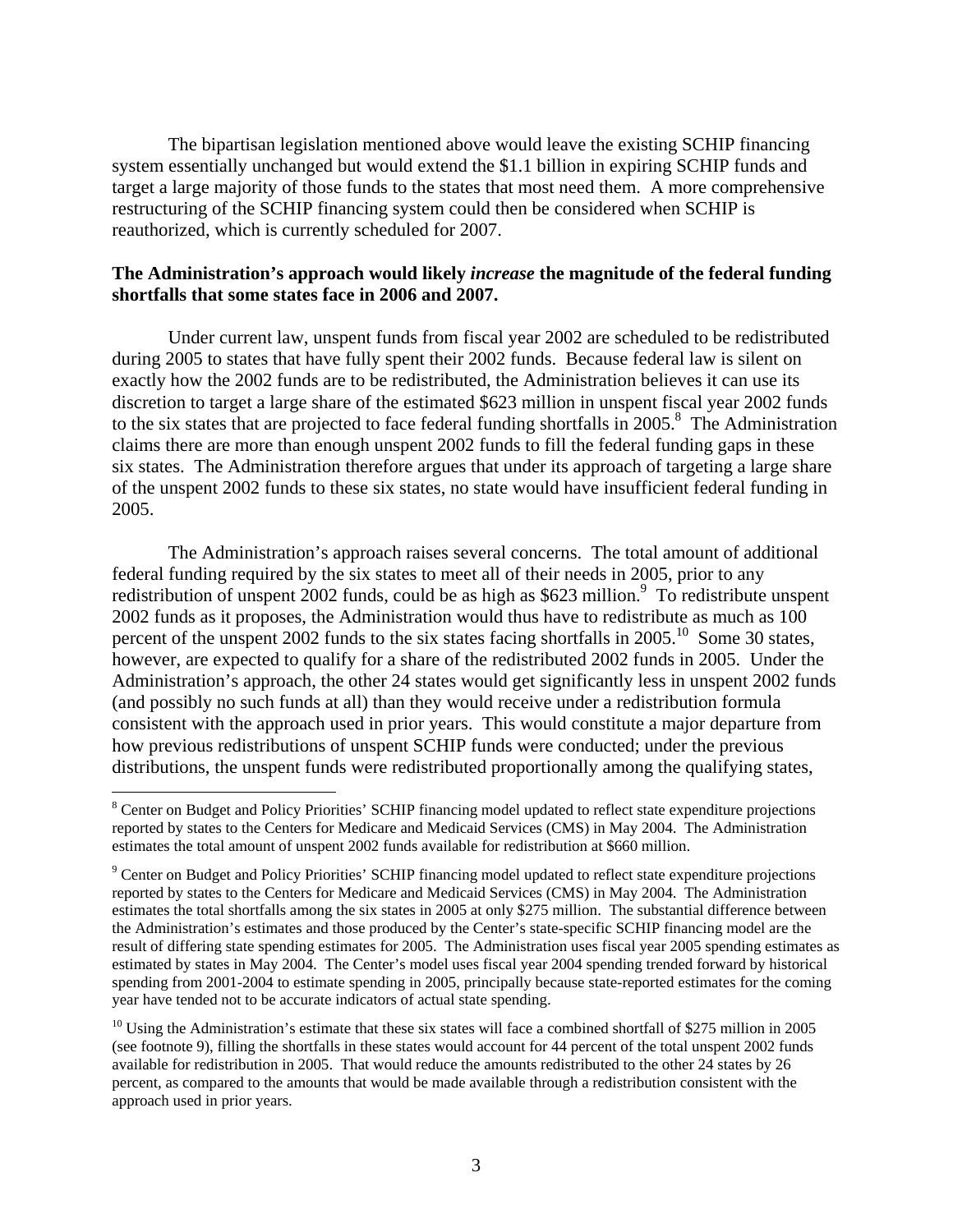based on their SCHIP expenditure levels over the prior three-year period. Many of these 24 other states likely would find this new way of allocating the redistributed funds to be highly inequitable.

Moreover, it is unclear how the Administration would estimate the federal funding shortfalls in these six states. Such estimates might not correspond to the actual spending needs in these states in 2005, as spending estimates tend to fluctuate over the course of the year. And if the distribution of funding is based on these six states' estimates of their shortfalls, these states may have an incentive to inflate their estimates of the shortfalls to gain a larger redistribution of funds.

Most important, because the Administration's approach would substantially reduce the amount of unspent 2002 funds redistributed to the other 24 states that qualify for redistributed funds (as compared to the amount of redistributed funds these states would receive if the redistribution were done in the normal manner), this approach would *enlarge the federal SCHIP funding shortfalls that many of these states face in 2006 and 2007*. One group of states that would be adversely affected consists of states in which a redistribution of unspent 2002 funds under the normal procedures would enable the states to avert any shortfalls through 2007, but the smaller redistribution of 2002 funds the states would get under the Administration's approach would cause the states to face a shortfall in 2006 and/or 2007. Another group of states that would be negatively affected consists of states that already will face shortfalls in 2006 and 2007 (but not in 2005). The smaller redistribution of unspent 2002 funds that these states would receive under the Administration's approach would cause their shortfalls in 2006 and/or 2007 to be larger than would otherwise be the case. In contrast, the proposed bipartisan legislation would increase the amount of SCHIP funds redistributed to all 30 states that qualify for the redistribution of unspent 2002 funds, since the \$1.1 billion in funds otherwise slated to revert to the Treasury on September 30, 2004 would be added to the pool of funds being redistributed.

To provide some additional background on this problem, states are projected to face federal funding shortfalls totaling \$1.4 billion in 2006 prior to any redistribution of unspent 2003 funds, and only \$199 million in unspent 2003 SCHIP funds are expected to be available for redistribution in 2006. A number of states consequently face a large funding hole in 2006. The Administration's approach would not do anything to address this problem. Similarly, states face a collective federal funding gap of \$2.0 billion in 2007 prior to any redistribution of unspent 2004 funds, while the amount of unspent 2004 funds available for redistribution is projected to be only \$153 million.

The bipartisan legislation would ease these problems by increasing the amount of SCHIP funds in the system by \$1.1 billion and targeting these funds to the states with the greatest SCHP funding needs. This \$1.1 billion would be in addition to the modest amounts of unspent SCHIP funds expected to be available for redistribution in the next few years.

#### **What about outreach funds?**

The Administration argues that the expiring SCHIP funds should be extended, but should be diverted to outreach activities. Increasing federal funding for outreach by states, community